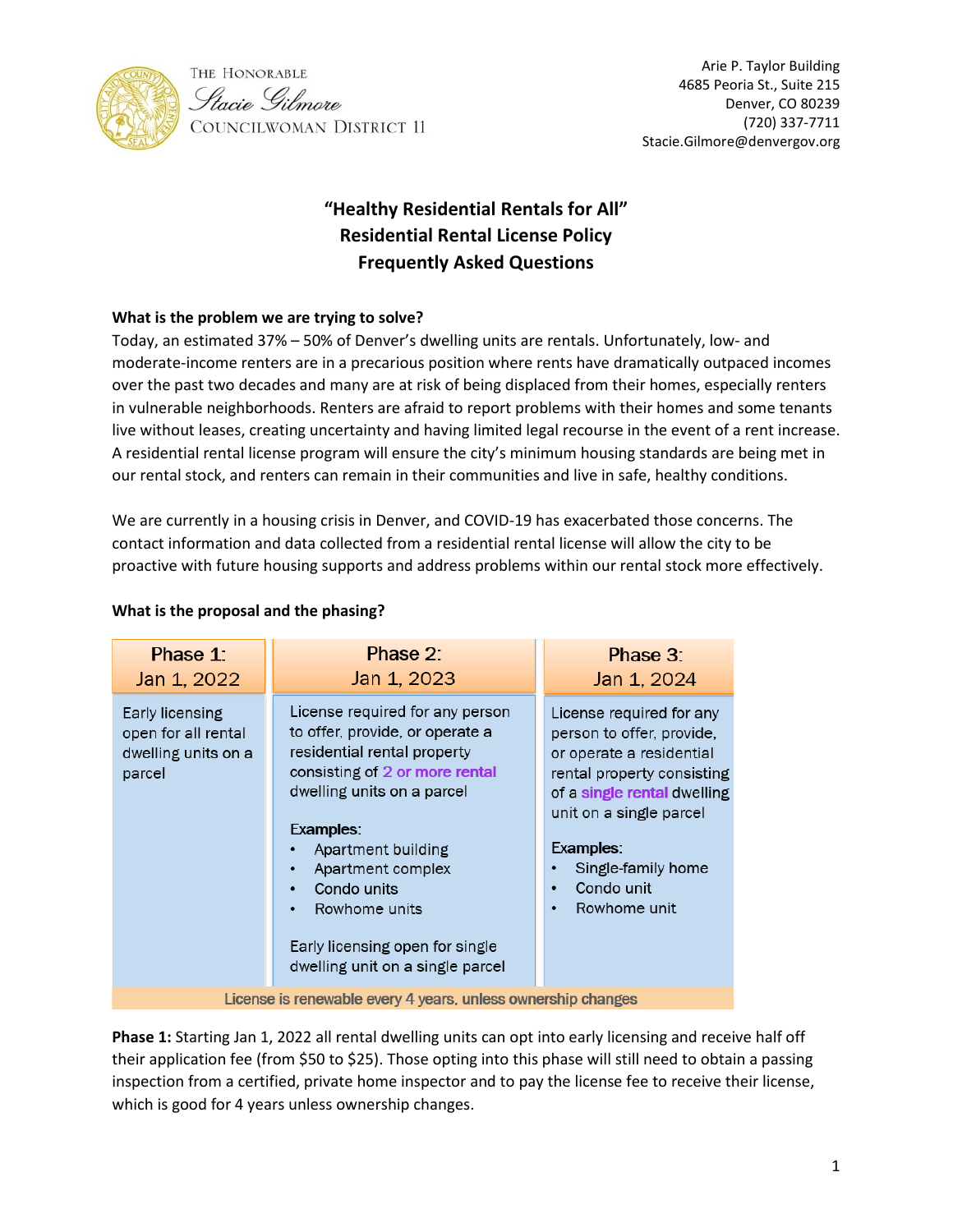

Arie P. Taylor Building 4685 Peoria St., Suite 215<br> *Ptacie Gilmore* Denver, CO 80239 Denver, CO 80239 (720) 337-7711 Stacie.Gilmore@denvergov.org

**Phase 2:** Starting Jan 1, 2023 a license will be required for any person to offer, provide, or operate a residential rental property consisting of 2 or more rental dwelling units on a single parcel. For example, this would require a license for a single apartment building, an apartment complex, or a duplex where both units are rented. Also, in this phase, single units can still opt into early licensing and receive half off their application fee.

**Phase 3:** Starting Jan 1, 2024 a license will be required for any person to offer, provide, or operate a residential rental property consisting of a single rental dwelling unit on a single parcel. For example, this would require a license for a single-family home for rent or a triplex where one unit is for rent.

#### **How many rentals are there in Denver?**

According to American Fact Finder, 49.9% of homes and multi-family units are rentals.<sup>[1](#page-1-0)</sup> However, Denver does not currently track rentals, and this makes it challenging to fully understand our housing stock as well as have current contact information for rental property owners and operators for education and outreach purposes.

Based on the analysis of Denver's City Assessor office in Dec 2019, we were able to determine potentially 37% of the city housing is rentals including single family, condos, and townhomes. This was done by comparing Assessor owner addresses used for property tax mailings to physical addresses. A rental license would allow the city to have much more accurate data on our rental housing stock.

| <b>Type of Housing</b> | # of total housing<br>units | # of potential rentals<br>within the total      | <b>Potential rentals of</b><br>total units in %      |
|------------------------|-----------------------------|-------------------------------------------------|------------------------------------------------------|
| Single Family<br>Homes | 133,783<br>properties       | <b>25,668</b> rentals                           | 19%                                                  |
| Condos                 | 41,995 units                | 15,888 rentals                                  | 38%                                                  |
| Rowhouses              | 22,700 units                | 5,957 rentals                                   | 26%                                                  |
| Apartments             | 145,582 units               | $\sim$ 6,600 parcels                            | 100%                                                 |
| <b>Total</b>           | 519,838<br>units/properties | 54,113 total with<br>6,600 apartment<br>parcels | $\sim$ 37% of Denver<br>housing stock<br>are rentals |

Data taken from Assessor's Office (Dec 2019)

<span id="page-1-0"></span><sup>1</sup> American Fact Finder, Denver, 2017.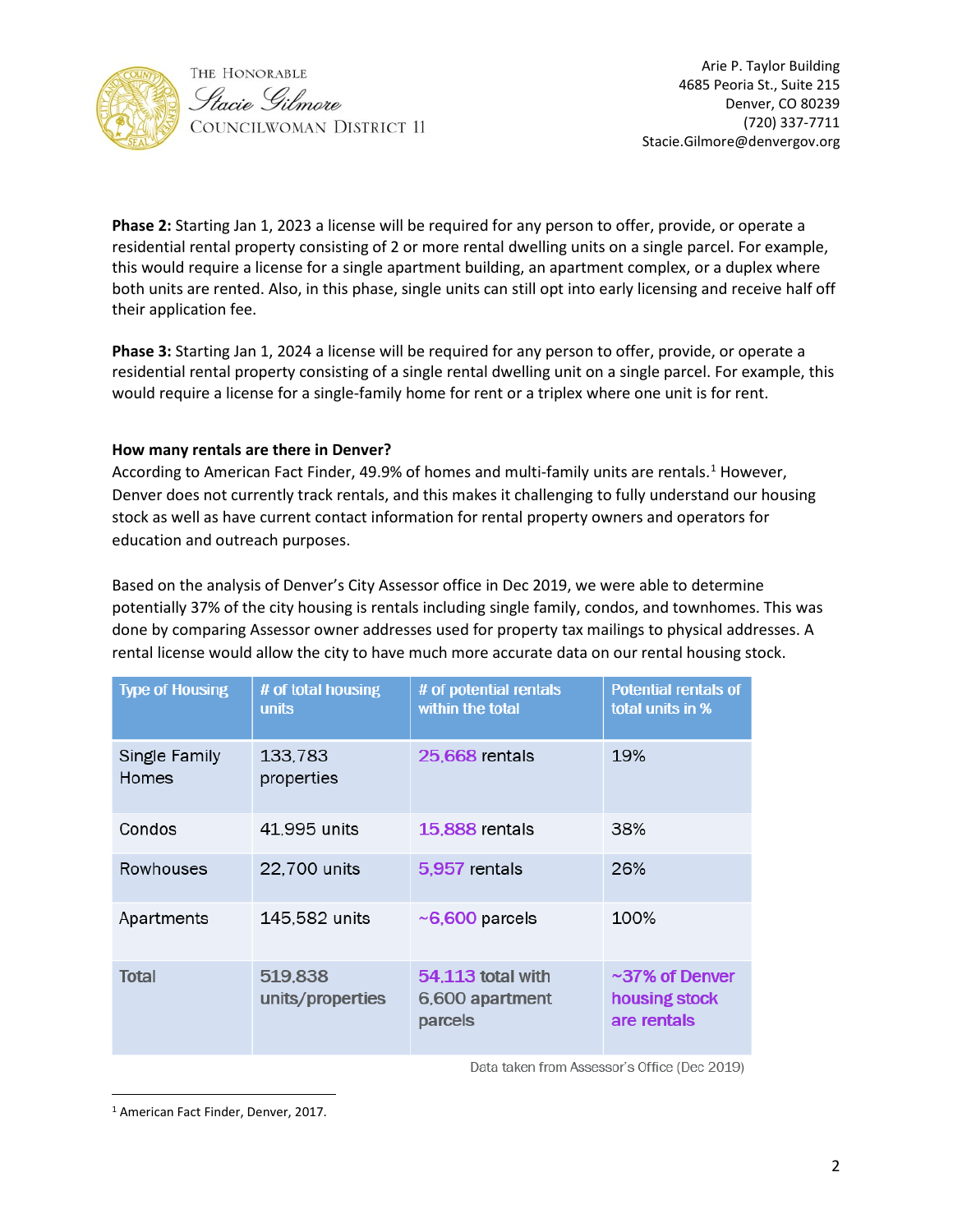

## **Why apartment parcels rather than units or buildings?**

We intentionally kept parcels to create more equity for apartment complexes in more suburban neighborhoods versus high rises in downtown urban areas. We did not want an unintended consequence of this policy to be that more licenses and fees are required for an apartment complex with multiple building addresses but under one complex versus a singular building with the same number of units.

## **Why are 2 or more rental dwelling units on a single parcel phased before single units?**

The 2 or more dwelling rental units on a parcel are examples of apartment buildings, apartment complexes, rowhomes (where the rowhome is attached housing that is renting out numerous rental units). These examples will typically be run by a business entity and/or management company that is local and are more capable of licensing their rental properties. We want to make sure this residential rental license program is a success for everyone, and single-family homes will require more education and outreach to support with a larger number of out-of-state owners.

#### **What are the fees?**

The application fee is a \$50 flat fee. However, if a property owner gets a license for their rental during an early licensing phase, the application fee will be half priced at \$25. There is a license fee based on the number of total units being rented on a parcel.

|                     | Phase 1 - Jan 1, 2022<br><b>Early Licensing</b>                                                | Phase 2 - Jan 1, 2023<br>License required for 2 or<br>more rental units on a<br>parcel                                                     | Phase 3 - Jan 1, 2024<br>License required for a<br>single rental unit on a<br>parcel |
|---------------------|------------------------------------------------------------------------------------------------|--------------------------------------------------------------------------------------------------------------------------------------------|--------------------------------------------------------------------------------------|
| Application<br>Fee* | \$25<br>$\bullet$<br>Reduced by 50% for<br>٠<br>all rentals during<br>early licensing<br>phase | \$50 for Phase 2 required •<br>$\bullet$<br>rentals<br>\$25 for early license opt<br>$\bullet$<br>in for single rental unit<br>on a parcel | \$50 for all rentals                                                                 |

\*Application fee is non-refundable as it pays for the administrative costs

|              | 1 dwelling | $2 - 10$ | $11 - 50$    | $51 - 250$ | Above 250 |
|--------------|------------|----------|--------------|------------|-----------|
|              | unit       | units    | <b>units</b> | units      | units     |
| License Fee* | \$50       | \$100    | \$250        | \$350      | \$500     |

\*License fee is refundable if license is not approved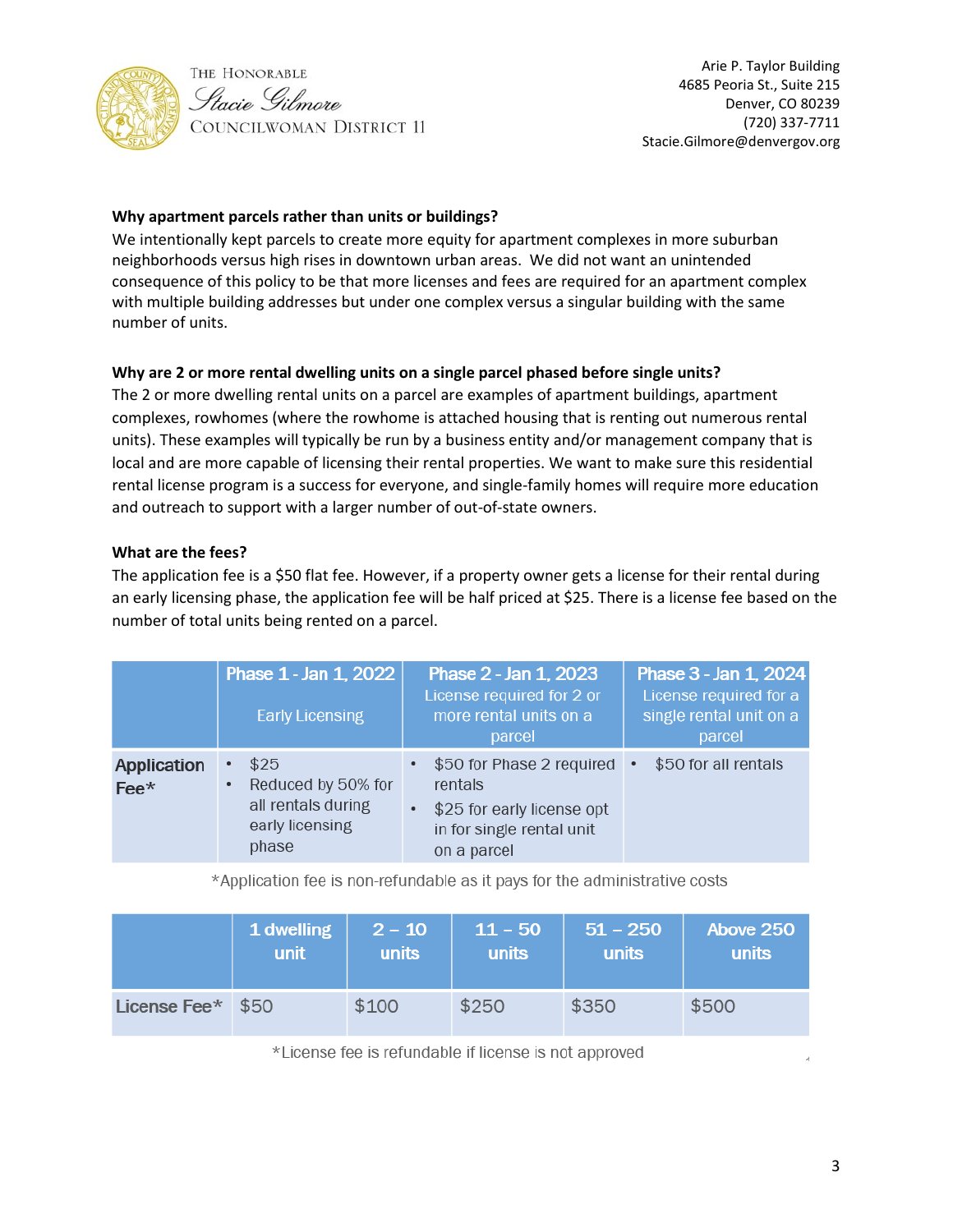

#### **What are examples of the application and license cost?**

| E<br>■<br>鬥                                       |      | $\blacksquare$<br>$\mathbb{Z}$<br><b>KVIT</b><br><b>LOT</b> | <b>IN</b><br><b>IN</b> | m<br>П<br>П<br>m<br>W<br>П<br>П<br>П<br>m<br>W<br><b>NET III</b><br>П<br>w<br><b>N</b> I<br>п<br>m | <b>IN</b><br>ш<br><b>IV</b><br>Ш |  |
|---------------------------------------------------|------|-------------------------------------------------------------|------------------------|----------------------------------------------------------------------------------------------------|----------------------------------|--|
| <b>Single Family Home</b><br>with Early Licensing |      | <b>Apartment High Rise</b><br>with 200 units                |                        | <b>Apartment Complex</b><br>with 200 units                                                         |                                  |  |
| <b>Early Application</b>                          | \$25 | Application                                                 | \$50                   | Application                                                                                        | \$50                             |  |
| License                                           | \$50 | License                                                     | \$350                  | License                                                                                            | \$350                            |  |
| <b>Total Cost</b>                                 | \$75 | <b>Total Cost</b>                                           | \$400                  | <b>Total Cost</b>                                                                                  | \$400                            |  |
| Approx. \$1.56 per month*                         |      | Approx. \$8.33 per month*                                   |                        | Approx. \$8.33 per month*                                                                          |                                  |  |

\*License is renewable every 4 years, unless ownership changes

The fees were intentionally made to be very low and reasonable for property owners to encourage compliance. Ultimately, our goal is to ensure our rental housing is meeting Denver's minimum housing standards, so these fees were created to cover administrative costs. Note that for each example of cost above, the application fee is a one-time cost and license fees are renewable every 4 years unless ownership changes before then. There is an italicized monthly breakdown of cost over a 4-year period.

#### **Is there an inspection required?**

Yes, to obtain a license an inspection is required by a certified, private home inspector. This mirrors Boulder's rental license model, where the inspections are also done by a certified, private home inspector. The property owner or landlord will need to secure a home inspector to conduct the rental inspections. The owner pays the home inspector directly and the inspector will have a city created checklist based on Denver's minimum housing standards. This allows property owners and landlords to schedule their own inspection and creates more efficiencies than being reliant on a city process with over 6,000 metro area home inspector options. The average cost for an inspection of a single-family home is \$150. There is an exemption for inspections for newly built properties under 4 years old. Unlike Boulder's model which inspects every unit, this would have been too burdensome for rental operators in Denver, so inspections required are:

- 1. Rentals of 2 or more dwelling units on a single parcel must have 10% of the units inspected at random, if less than 10 units then at least 1 unit must be inspected.
- 2. Rentals with 1 unit on a single parcel would also need to be inspected.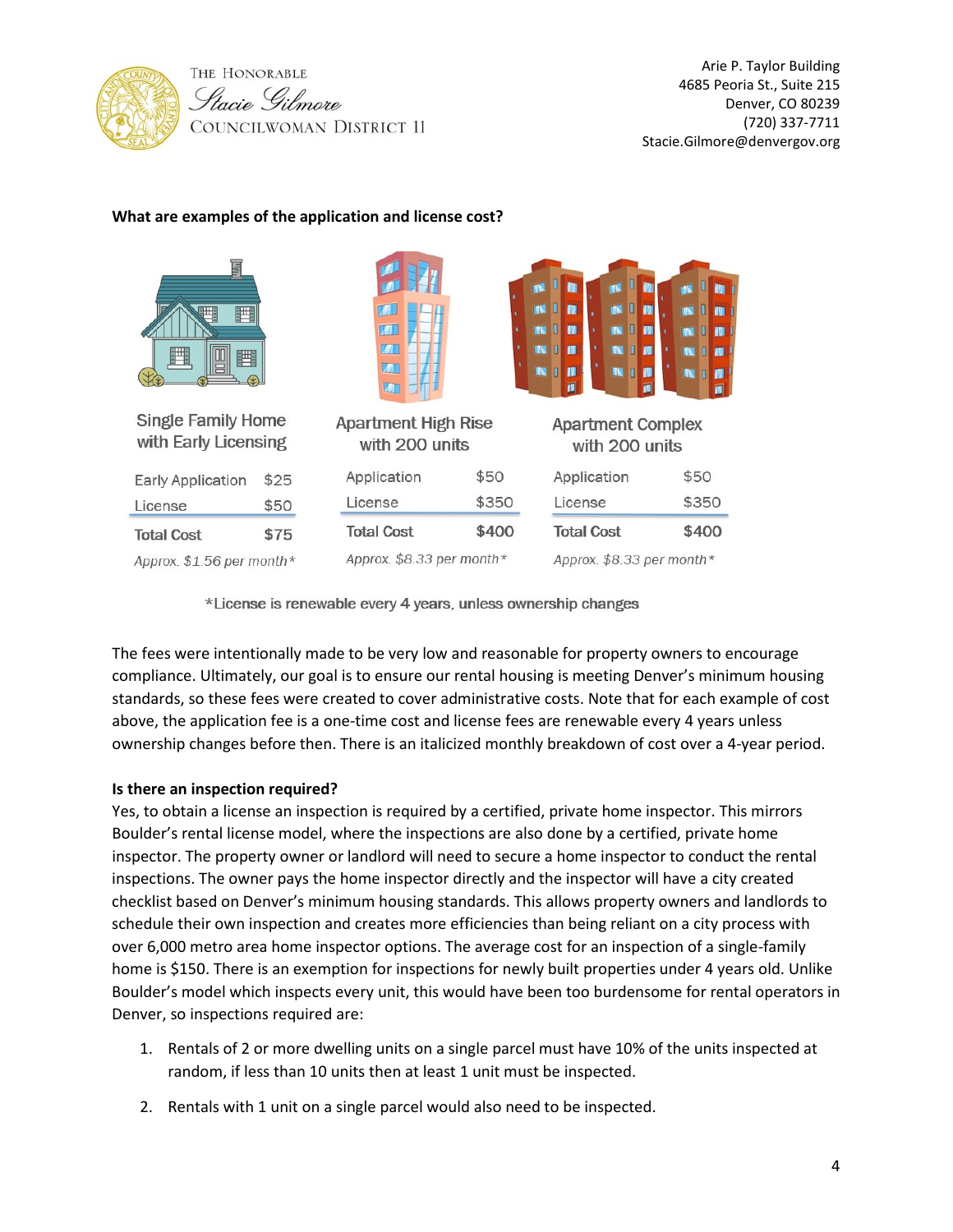



## **What certifications are required for private, certified home inspectors?**

They must be certified by the American Society of Home Inspectors or the International Association of Home Inspectors Inc. or Certified Master Inspectors **and** certified as a combination building inspector by the International Code Council (ICC).

#### **How can tenants make a complaint regarding issues with their housing?**

The Denver Department of Public Health and Environment's Residential Home Program will continue to take complaints and help with remediation for tenants experiencing substandard housing concerns. If property owners or landlords do not make efforts to remediate, Excise and License has the authority to revoke a license. Annually, Denver's Department of Public Health & Environment receives over 1200 complaints regarding rental properties that are experiencing issues with mold, heating, water, ventilation, and many other health and safety concerns, and those are just the ones reported.

#### **What will the application ask for?**

The application would be available online via a self-service portal on an Excise and License website, like the Short-Term Rental application and would ask basic information:

- Owner-Applicant's rental location(s)
- Owner-Applicant's contact information
- If out of state, local responsible party contact information
- Manager(s)'s contact information (if applicable)
- Photo ID for Owner-Applicant and Manager(s)
- Number of units for rent
- Legally attesting to the home's living standards as healthy and safe

#### **What are the exemptions?**

Exemptions from the entire license program are on-campus college housing, boarding homes, shortterm rentals, and commercial lodging.

Exemptions from the application and license fees, but not from securing the license are:

- Rental properties owned in whole or in part, or leased and operated by any governmental agency such as Denver Housing Authority;
- Income-restricted rentals owned, leased or operated by a 501c3 tax exempt organization; and
- Affordable housing rental projects where 80% of the units are income restricted.

These developments have required inspections for income-restricted rentals, so they would need to submit proof of a passing inspection.

## **How does the residential rental license program help other city agencies with their goals?**

A residential rental license will help provide an accurate database of rentals to better inform policy needs and outreach strategy for all city agencies. Below are a couple of examples where the rental registry/license program will support city goals: